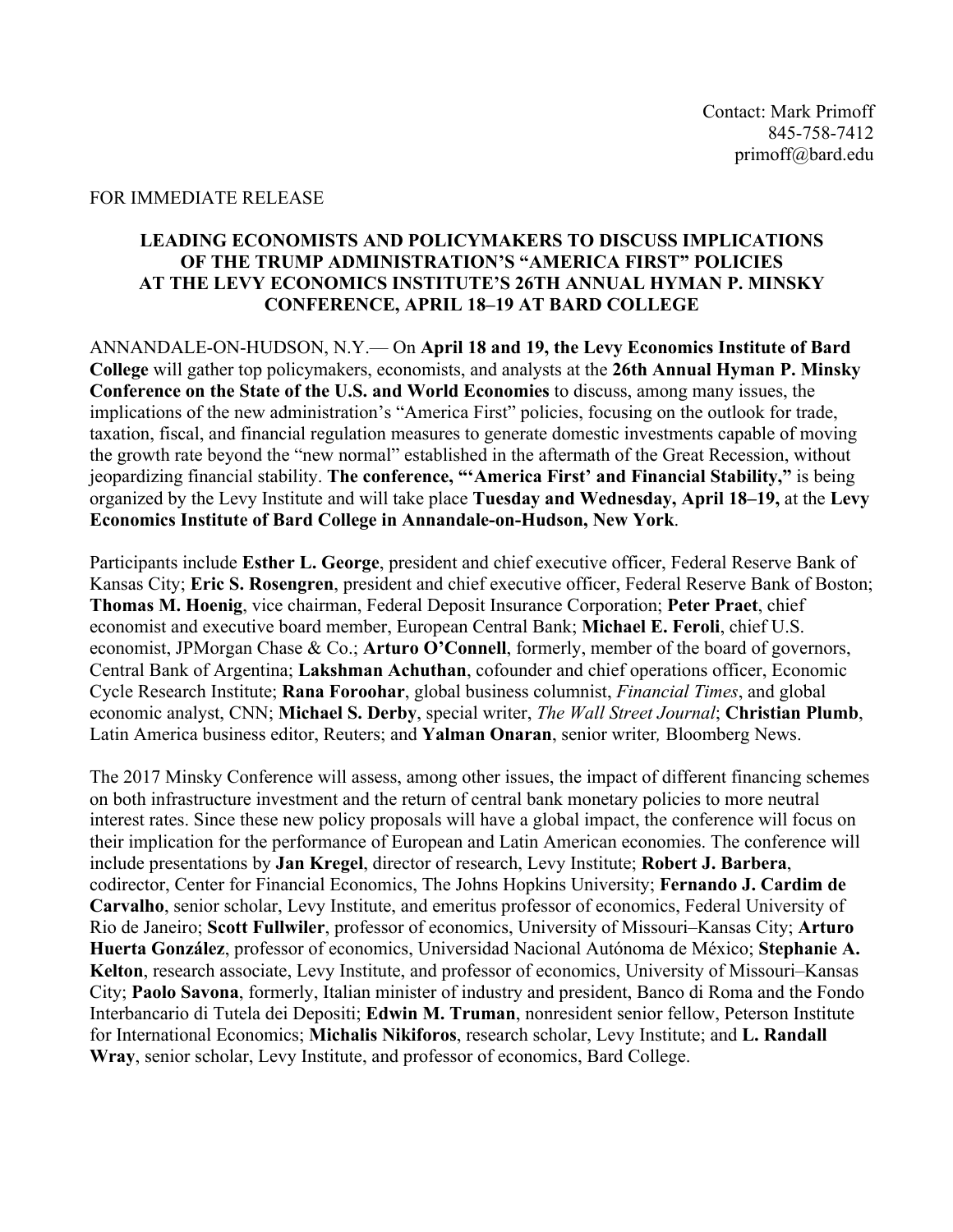The **Levy Economics Institute of Bard College**, founded in 1986 through the generous support of the late Bard College trustee Leon Levy, is a nonprofit, nonpartisan, public policy research organization. The Institute is independent of any political or other affiliation, and encourages diversity of opinion in the examination of economic policy issues while striving to transform ideological arguments into informed debate.

## **Preliminary conference program:**

*26th Annual Hyman P. Minsky Conference on the State of the U.S. and World Economies "America First" and Financial Stability*

| <b>Tuesday, April 18</b>   |                                                                                                                                                                                                                                                                                                                                                                                                                                                                                                                                                                                                   |
|----------------------------|---------------------------------------------------------------------------------------------------------------------------------------------------------------------------------------------------------------------------------------------------------------------------------------------------------------------------------------------------------------------------------------------------------------------------------------------------------------------------------------------------------------------------------------------------------------------------------------------------|
| $8:00-8:30$ a.m.           | Registration                                                                                                                                                                                                                                                                                                                                                                                                                                                                                                                                                                                      |
| $8:30-9:00$ a.m.           | <b>Welcome and Introduction</b><br>Jan Kregel, Director of Research, Levy Institute                                                                                                                                                                                                                                                                                                                                                                                                                                                                                                               |
| $9:00-10:00$ a.m.          | SPEAKER: Esther L. George, President and Chief Executive<br>Officer, Federal Reserve Bank of Kansas City                                                                                                                                                                                                                                                                                                                                                                                                                                                                                          |
| 10:30 a.m. $- 12:30$ p.m.  | <b>Session 1. U.S. GROWTH AND EMPLOYMENT OUTLOOK</b><br>MODERATOR: Michael S. Derby, Special Writer, The Wall Street<br>Journal<br>SPEAKERS: Lakshman Achuthan, Cofounder and Chief<br>Operations Officer, Economic Cycle Research Institute<br>Michael E. Feroli, Chief U.S. Economist, JPMorgan Chase & Co.<br>Michalis Nikiforos, Research Scholar, Levy Institute                                                                                                                                                                                                                             |
| $12:30-2:00$ p.m.          | Lunch<br>SPEAKER: Robert J. Barbera, Codirector, Center for Financial<br>Economics, The Johns Hopkins University                                                                                                                                                                                                                                                                                                                                                                                                                                                                                  |
| $2:00-4:45$ p.m.           | <b>Session 2. CENTRAL BANK AND MONETARY POLICY</b><br><b>OUTLOOK</b><br>MODERATOR: Rana Foroohar, Global Business Columnist,<br>Financial Times; Global Economic Analyst, CNN<br>SPEAKERS: Edwin M. Truman, Nonresident Senior Fellow,<br>Peterson Institute for International Economics<br>Scott Fullwiler, Professor of Economics, University of Missouri-<br>Kansas City<br>Stephanie A. Kelton, Research Associate, Levy Institute; Professor<br>of Economics, University of Missouri-Kansas City<br>L. Randall Wray, Senior Scholar, Levy Institute; Professor of<br>Economics, Bard College |
| $4:45-5:15$ p.m.           | Reception                                                                                                                                                                                                                                                                                                                                                                                                                                                                                                                                                                                         |
| <b>Wednesday, April 19</b> |                                                                                                                                                                                                                                                                                                                                                                                                                                                                                                                                                                                                   |
| $9:00-10:00$ a.m.          | SPEAKER: Thomas M. Hoenig, Vice Chairman, Federal Deposit<br><b>Insurance Corporation</b>                                                                                                                                                                                                                                                                                                                                                                                                                                                                                                         |
| 10:30 a.m. $- 12:30$ p.m.  | <b>Session 3. EUROPEAN MONETARY AND FINANCIAL</b><br><b>OUTLOOK</b><br>MODERATOR: Yalman Onaran, Senior Writer, Bloomberg News                                                                                                                                                                                                                                                                                                                                                                                                                                                                    |